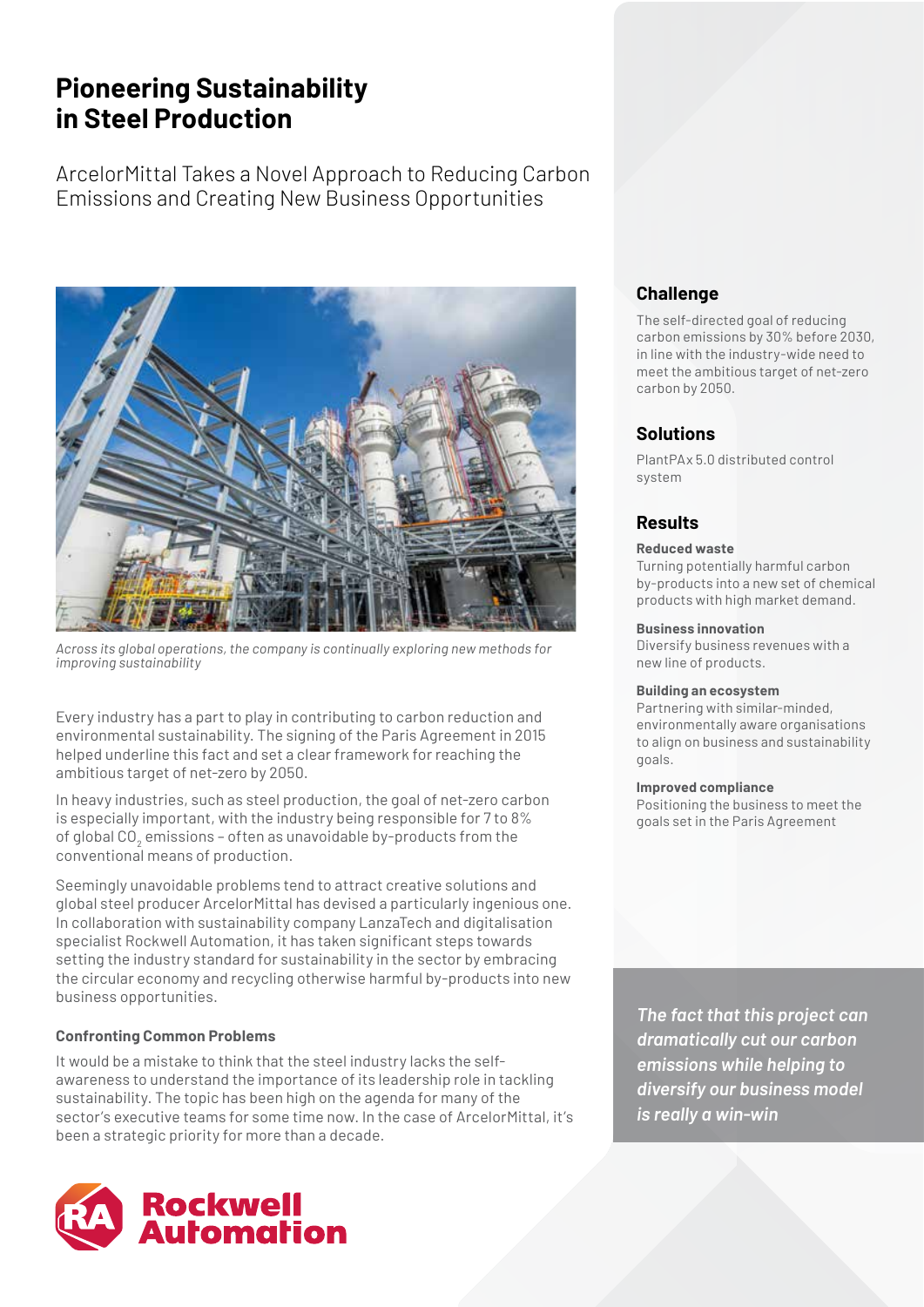The company is a leader in the steelmaking sector. Its operations span 17 different countries and produce around 71.5 million tonnes of steel each year for a broad list of purposes, such as construction and automotive.

In recent years the company has been seeking to improve standards around a specific part of its operations – the carbon emanating from its blast furnaces. In these blast furnaces, iron ore and coal are used, in the form of sinter and coke. The coke reduces the sinter to hot metal, which is then converted into liquid steel in the steel shop. During the reduction of sinter, CO and CO $_{\rm 2}$  are formed.

Across its global operations, the company is continually exploring new methods for improving the sustainability of its operations, either directly through carbon reduction measures or indirectly through enhanced production efficiency.

One person leading this effort is Wim Van der Stricht, ArcelorMittal's CTO, with specific responsibilities for Technology Strategy, CO $_{\rm 2}$  and Circular Economy. Since becoming CTO in 2013, Wim has been driving sustainability operations at the company's steel plant in Ghent, Belgium, with an overarching goal of reducing carbon emissions across the company's European operations by 30% compared to 2018 figures.

"For as long as I've been with the company, sustainability has been an important priority. The metals sector is at a turning point and we aim to help set the standard for how steel production can be done in an environmentally sustainable way," Wim said.

#### **Taking a Novel Approach**

To address the blast furnace issue and help lower net carbon emissions, Wim looked for inspiration beyond his own region and found an intriguing approach being trialled in the Asian-Pacific market. LanzaTech, a New Zealand-founded biofuels firm and long-time collaborator of ArcelorMittal, had developed an innovative microbial biomass material that had been shown in clinical trials to turn carbon into bio-ethanol. The company was working with ArcelorMittal's China operations to establish a proof of concept for whether the approach could be applied to steel production in order to create a bio-ethanol product called 'Steelanol'.

According to Wim, "What immediately struck me with LanzaTech's approach was its resourcefulness. We know that carbon is an unavoidable by-product of blast furnace operations, but what if that carbon could be turned into something that doesn't have the same harmful impacts?"

After seeing the effectiveness of the process himself, Wim was convinced this approach could be applied to the company's Ghent operations. He and his team set about designing a system that could reinvent the role of carbon within the plant. In order to get this design right, the team leaned on the domain expertise of its partner network. LanzaTech supported in designing the carbon capture mechanism, while Rockwell Automation advised on and supplied a full automation platform, including drives, process control, networks and visualisation. Together, they laid out a flow where the biomass would be applied to the blast furnace before undergoing treatment in order to produce the bio-ethanol product.

"The beauty was in the design's simplicity. It gives us a repeatable process for removing carbon from the equation entirely. Our testing showed us that it could be done at scale and with the right economics to make it sustainable as a long-term practice."

The project idea gained approval of the ArcelorMittal executive team, including the CEO, who view it as an



*Across its global operations, the company is continually exploring new methods for improving sustainability*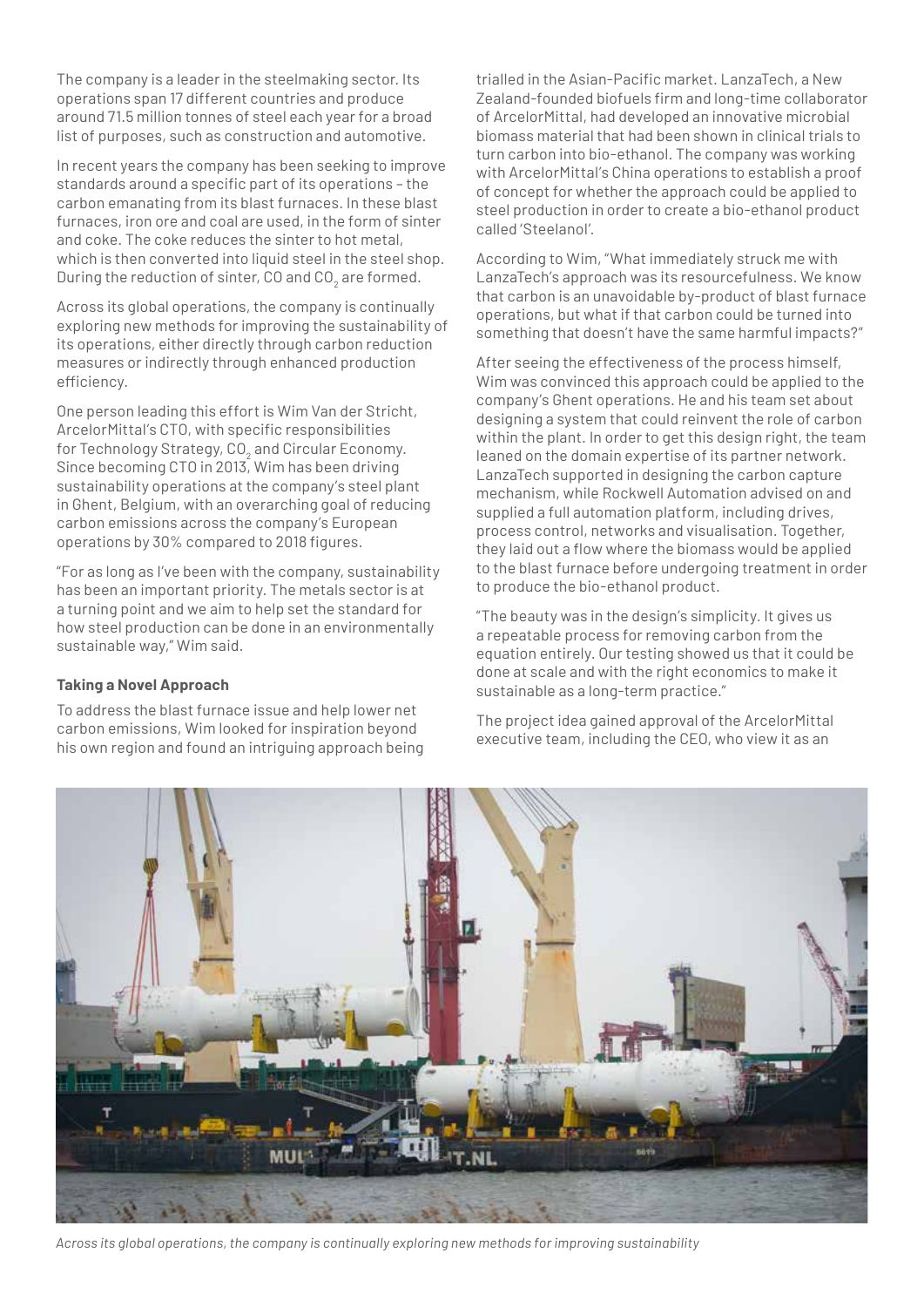

*Currently in assembly, the redesigned plant has attracted a total investment of €165 million and is due to go into production in 2022*

important step forward in becoming a sustainability leader. It also attracted the approval at a governmental level, including the backing of the European Investment Bank, which has contributed important funding to this realisation.

"It's been really encouraging to see such broad buy-in to the project. Both inside ArcelorMittal and externally, people have been amazed at what the process can achieve. This support has really helped us to drive the project forward over the eight years since we first started exploring the opportunity," Wim added.

"We also couldn't have got here without the support from LanzaTech and Rockwell Automation. Having LanzaTech's guidance on the use of the biomass matierials and Rockwell Automation's team of specialists consulting on the plant design and engineering have really helped to shape and direct our efforts."

This sentiment has been echoed by LanzaTech, which has been encouraged to see another inventive use case for its chemical process. According to Babette Pettersen, LanzaTech VP for Europe, "Our entire business has been built on challenging the status quo. Making real progress in sustainability simply can't be achieved by following past practices – we need a new generation of business leaders who are willing to take the chance on ground breaking technologies and processes. It isn't easy being the pioneer, but we're confident that ArcelorMittal's case will show that it pays to lead."

#### **Looking Ahead to Net-Zero Carbon**

Currently in assembly, the redesigned plant has attracted a total investment of €165 million and is due to go into production in 2022, with full capacity expected to be reached by 2023. It is estimated that the operations will produce around 80 million litres of sustainable ethanol per year with no discharge to the environment.

Once live, the project opens up some exciting possibilities for ArcelorMittal. The ethanol-based product is in high demand and is used for all manner of use cases including in the production of disinfectants, cleaning products and

plastics. ArcelorMittal will be able to connect into these sectors and others as a supplier, creating a potentially profitable and self-sustaining new business line.

"The new product will allow us to plug into the circular economy and work with partners who share our ethos. The fact that this project can dramatically cut our carbon emissions while helping to diversify our business model is really a win-win."

# *Rockwell Automation's team of experts consulting on the plant design and engineering have really helped to shape and direct our efforts*

The project has also had a further, unexpected benefit. "It's not only companies with a demand for ethanol that have taken interest in the project – we've had inbound enquiries from multiple prospective employees who want to be part of the change. It just goes to show that bringing greater sustainability into the business acts as a magnet for bright, socially-aware talent," Wim added.

Funding was obtained from various sources, including the Flemish government and the European Union's Horizon 2020 research and innovation program under grant agreement No 656437.

ArcelorMittal now has plans to use the blueprint and learnings from the Ghent plant to implement the practice into other plants. "Our goal is continuous innovation, and sustainability plays an important role in that," Wim concluded.

### **Additional Information www.rockwellautomation.com**

*The results mentioned above are specific to ArcelorMittal and LanzaTech's use of Rockwell Automation products and services in conjunction with other products. Specific results may vary for other customers.*